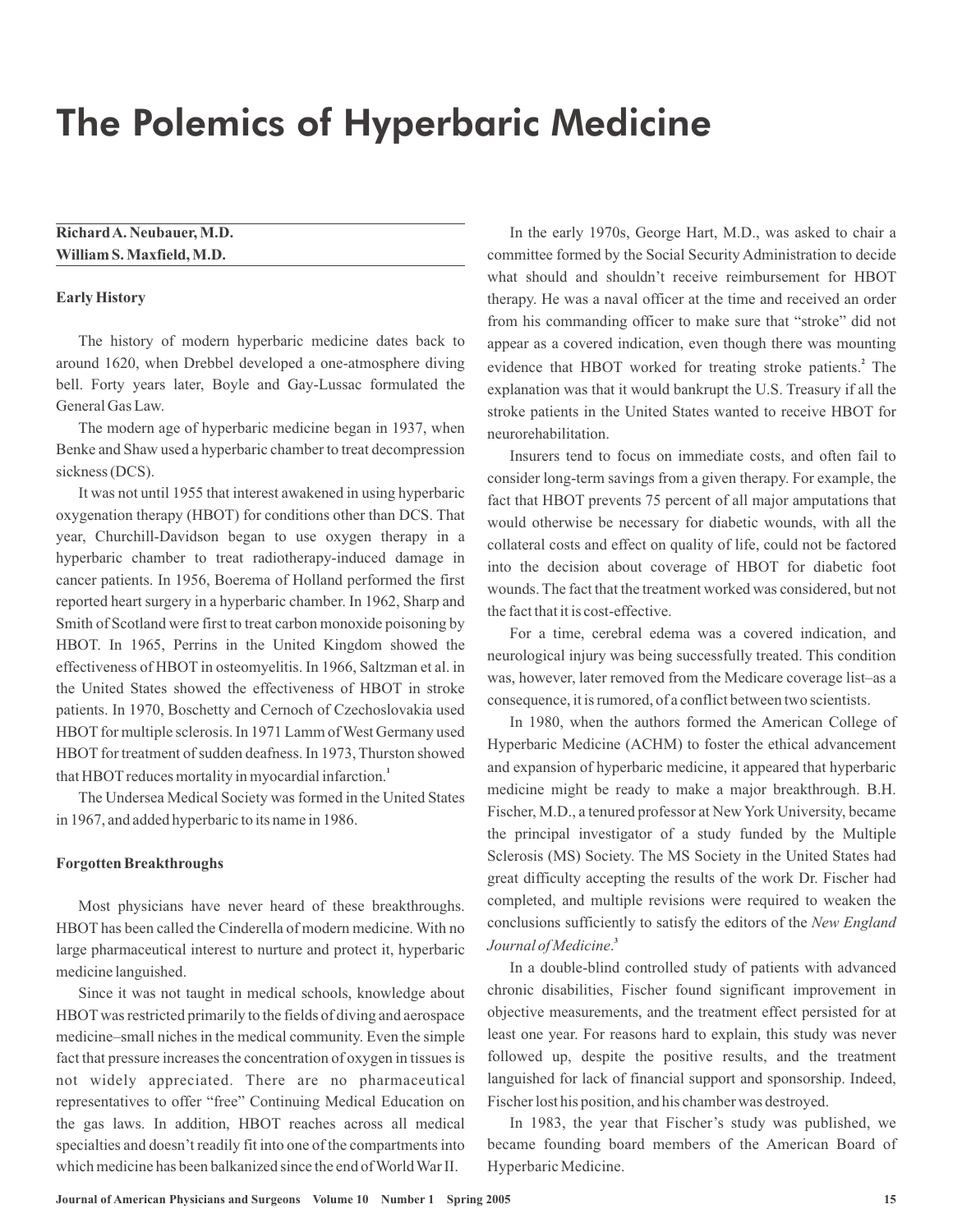With the publication of a paper on "idling neurons,"<sup>4</sup> a conflict arose within the hyperbaric community because "everyone knew" that neurorehabilitation was impossible. Neurons were simply dead, and could not be reactivated. Certain persons within the UHMS leadership apparently felt that it was their duty to eliminate and discredit both researchers and clinicians involved in using HBOT for neurorehabilitation.

It wasn't until 1996 that this group gained enough momentum to change the UHMS bylaws. Its leaders may have had already had a hand in the relentless persecution by the FDA of David Steenblock, D.O., in California, because he was treating Alzheimer disease, brain trauma, and chronic stroke patients. They wanted to bring the **5** ACHM into their new role as enforcers of how hyperbaric medicine should be practiced, but the college would not join with them.

The group systematically proceeded to destroy the relationship between the UHMS and the college. We said we would never consent to be a member of any organization that established itself as an "enforcer" of the group's self-created "approved" standard. Ironically, the group's efforts accelerated just as the National Institutes of Health announced that work on canaries and gorillas showed that neurons could indeed regenerate, although no one knew how. It has been hoped that stem cells might be the answer. Perhaps that will prove to be true, but we already know that HBOT can bring about the recovery of idling neurons and cause neural pathways to regenerate.

In 2000, Paul Harch, M.D., director of the Hyperbaric Fellowship Program at Louisiana State University (LSU), presented to the UHMS the "pro" argument for endorsing the treatment of traumatic brain injury (TBI) with HBOT. By then, multiple studies had shown that HBOT reduces cerebral edema and decreases intracranial pressure in TBI patients. **6**

Rigorously controlled, randomized human clinical studies showed as much as 60 percent reduction in total mortality in TBI patients receiving HBOT, compared with standard intensive care without HBOT.<sup>6</sup> A follow-up study showed the effects of HBOT, at 1.5 atmospheres absolute (ATA) daily for 5 to 7 days after surgery, on brain metabolism. HBOT improved the cerebral metabolic rate for oxygen and decreased CSF lactate, especially in patients with reduced cerebral blood flow (CBF) or with ischemia; normalized the coupling of CBF and cerebral metabolism; exerted a persistent effect on CBF and metabolism; and reduced levels of ICP and CBF. Notably, the recoupling of flow and metabolism by HBOT is the only demonstration of such in the history of science. Rockswold and coworkers recommended that shorter (30 minutes), more frequent (every 8 hours, as in their first study) treatments would optimize the effects. **7**

One study showed a 450% increase in complete recovery with TBI patients receiving HBOT vs. standard intensive care without HBOT. **8**

Using the American Heart Association classification, the evidence for the efficacy of HBOT in TBI is Class I, meaning that one or more Level 1 studies exist, with consistently positive and compelling results. This included a double-blind comparison with currently accepted therapeutic agents vs. HBOT.<sup>7</sup> Paul G. Harch, M.D., had presented a number of studies concerning the treatment of neurologic injuries, among other conditions, at the UHMS's own meetings. **9-11**

By UHMS's established criteria, brain injury should have been accepted without hesitation. Both the data and the scientific rationale are strong and support/demand low-pressure HBOT in acute severe traumatic brain injury. Some of the studies suggest that even a few treatments can have a profound effect. While the most desirable regimen, especially beyond the first two weeks, is uncertain, the need for further research does not justify withholding treatment. The UHMS, however, confronted with scientific evidence that HBOT was a treatment for brain injury, changed its acceptance criteria on the spot and rejected the "pro" argument that had just been presented.

Apparently, the inability to accept new information–that brain cells can recover from trauma or hypoxia–prevents consideration of evidence that contradicts firmly held preconceptions.Actual clinical experience of physicians, who obtain consistent results if they follow the suggested treatment regimens, is simply disregarded. Thousands of patients who have experienced the benefits want to make sure that others can have the same opportunity.

#### **Changes in the Clinical Scene**

Hyperbaric medicine has been dominated by large institutions since the 1960s, when the National Institutes of Health built hyperbaric research centers at academic centers such as Duke and Stanford Universities. Technology changed, however, and soon, in addition to large multiplace chambers that required investments of millions of dollars, small monoplace chambers became possible.

Today, most treatment in the United States is conducted in monoplace chambers. This has made it practical for smaller hospitals to have hyperbaric facilities, and has even given rise to separate clinics not controlled by the partisans who dominate the UHMS.

In 2002, diabetic foot wounds because the first new indication for HBOT<sup>1</sup> to gain approval in 18 years, owing to Harch's congressional testimony as President of the International Hyperbaric Medical Association, with the assistance of Dr. William Duncan, a House Appropriations Committee Associate, and Congressman Istook (R-OK). As a result, many physicians have

**<sup>1</sup>** The UHMS accepted indications for HBOT are: (1) air or gas embolism; (2) carbon monoxide poisoning; (3) clostridial myositis and myonecrosis; (4) crush injury, compartment syndromes, and other acute traumatic ischemias; (5) decompression sickness; (6) enhancement of healing in selected problem wounds; (7) exceptional blood loss; (8) intracranial abscess; (9) necrotizing soft tissue infections; (10) refractory osteomyelitis; (11) delayed radiation injury; (12) compromised skin grafts and flaps; (13) thermal burns.